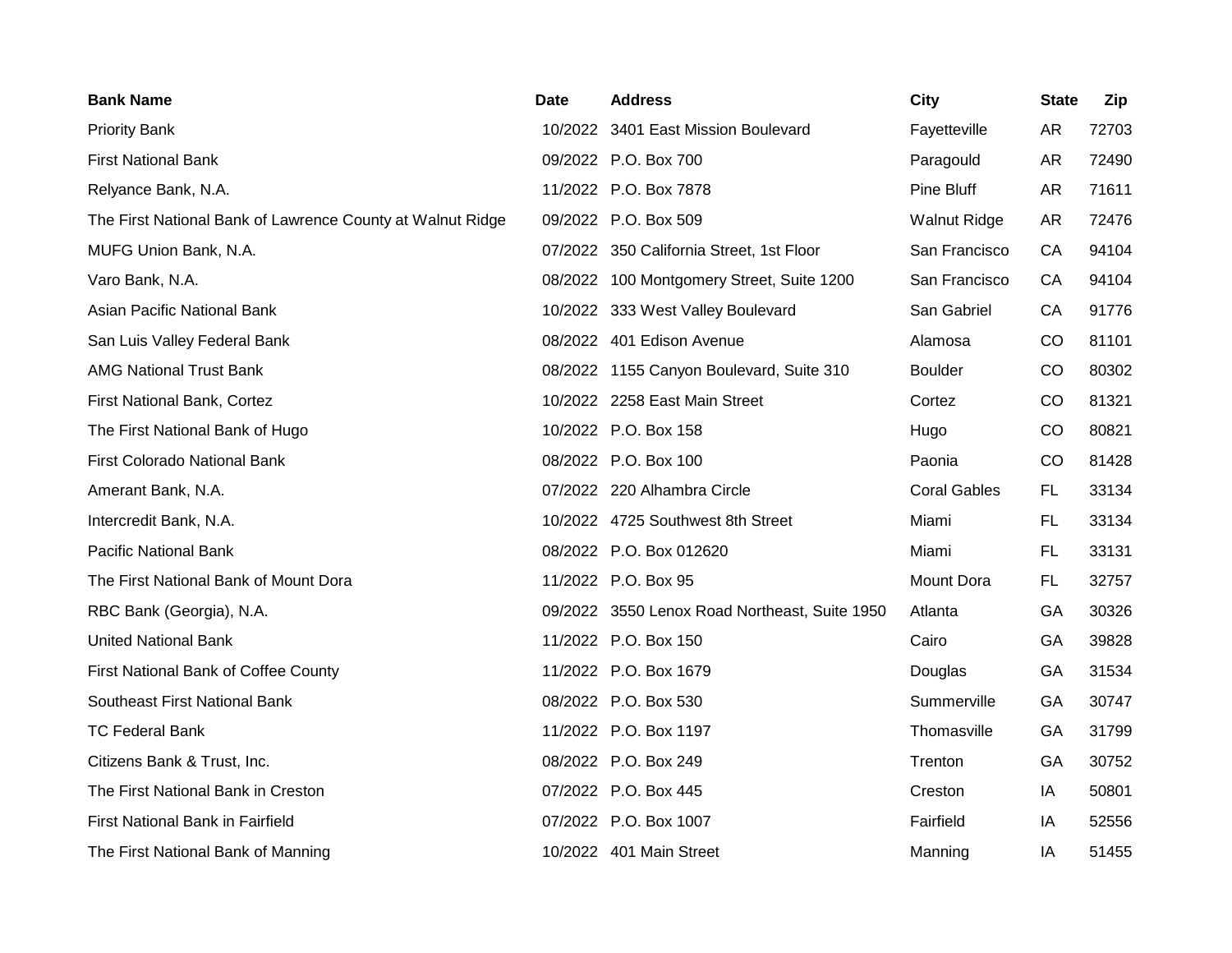| <b>Bank Name</b>                               | Date | <b>Address</b>                       | <b>City</b>       | <b>State</b> | Zip   |
|------------------------------------------------|------|--------------------------------------|-------------------|--------------|-------|
| The First National Bank of Primghar            |      | 07/2022 P.O. Box 68                  | Primghar          | IA           | 51245 |
| The Citizens First National Bank of Storm Lake |      | 10/2022 P.O. Box 1227                | Storm Lake        | IA           | 50588 |
| First Federal SB of Twin Falls                 |      | 08/2022 P.O. Box 249                 | <b>Twin Falls</b> | ID           | 83303 |
| State Bank of the Lakes, N.A.                  |      | 10/2022 440 Lake Street              | Antioch           | IL           | 60002 |
| Village Bank & Trust, N.A.                     |      | 10/2022 234 West Northwest Highway   | Arlington Heights | IL           | 60004 |
| Midamerica National Bank                       |      | 11/2022 P.O. Box 310                 | Canton            | IL           | 61520 |
| The First National Bank of Carmi               |      | 11/2022 201 East Main Street         | Carmi             | IL           | 62821 |
| First National Bank & Trust Company            |      | 08/2022 P.O. Box 191                 | Clinton           | IL           | 61727 |
| Libertyville Bank & Trust Company, N.A.        |      | 10/2022 507 North Milwaukee Avenue   | Libertyville      | IL           | 60048 |
| Northbrook Bank & Trust Company, N.A.          |      | 10/2022 1100 Waukegan Road           | Northbrook        | IL           | 60062 |
| The First National Bank in Tremont             |      | 07/2022 P.O. Box 23                  | Tremont           | IL           | 61568 |
| The First National Bank of Waterloo            |      | 10/2022 P.O. Box 507                 | Waterloo          | IL           | 62298 |
| Old National Bank                              |      | 10/2022 1 Main Street                | Evansville        | IN           | 47708 |
| First FS & LA of Greensburg                    |      | 07/2022 212 North Franklin St        | Greensburg        | IN           | 47240 |
| Home Savings Bank                              |      | 08/2022 P.O. Box 467                 | Chanute           | <b>KS</b>    | 66720 |
| The First National Bank of Dighton             |      | 10/2022 105 East Long Street         | Dighton           | KS           | 67839 |
| The Liberty SA, FSA                            |      | 08/2022 P.O. Box 311                 | Fort Scott        | <b>KS</b>    | 66701 |
| First National Bank in Fredonia                |      | 08/2022 P.O. Box 190                 | Fredonia          | KS           | 66736 |
| GNBank, N.A.                                   |      | 08/2022 100 East Forest, P.O. Box 67 | Girard            | KS           | 66743 |
| Golden Belt Bank, FSA                          |      | 10/2022 1101 East 27th Street        | Hays              | KS           | 67601 |
| The First National Bank of Hutchinson          |      | 10/2022 P.O. Box 913                 | Hutchinson        | KS           | 67504 |
| The First National Bank of Louisburg           |      | 07/2022 1201 West Amity              | Louisburg         | KS           | 66053 |
| <b>Landmark National Bank</b>                  |      | 09/2022 P.O. Box 308                 | Manhattan         | KS           | 66505 |
| The Marion National Bank                       |      | 10/2022 P.O. Box 295                 | Marion            | KS           | 66861 |
| The First National Bank of Scott City          |      | 08/2022 P.O. Box 290                 | <b>Scott City</b> | KS           | 67871 |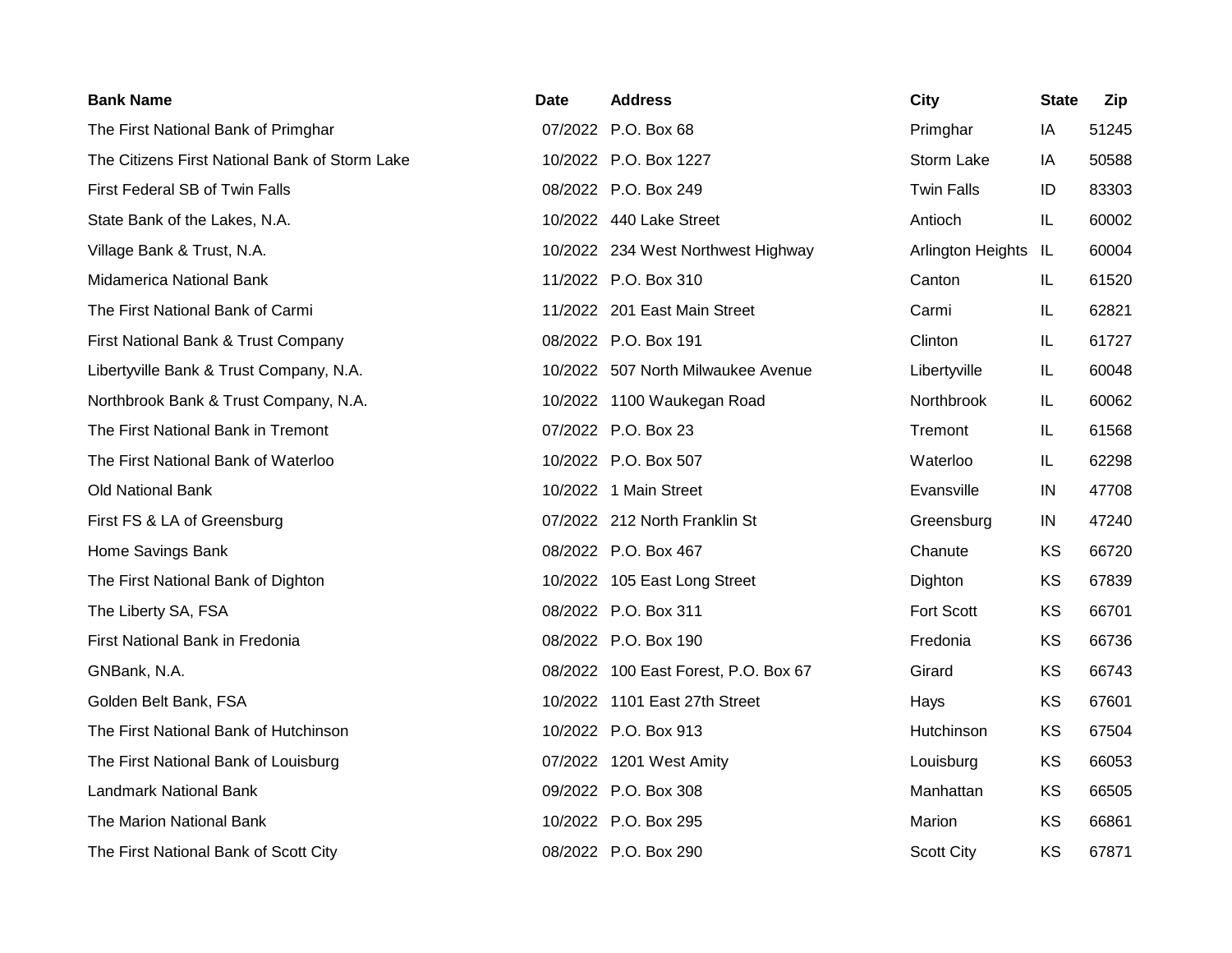| <b>Bank Name</b>                                           | <b>Date</b>   | <b>Address</b>                           | City               | <b>State</b> | Zip   |
|------------------------------------------------------------|---------------|------------------------------------------|--------------------|--------------|-------|
| The First National Bank of Sedan                           | 09/2022 Box E |                                          | Sedan              | KS           | 67361 |
| The First National Bank of Spearville                      |               | 11/2022 Main Street                      | Spearville         | KS           | 67876 |
| The First National Bank of Brooksville                     |               | 08/2022 P.O. Box 8                       | <b>Brooksville</b> | KY           | 41004 |
| Citizens FS & LA                                           |               | 10/2022 P.O. Box 508                     | Covington          | KY           | 41012 |
| The First National Bank of Grayson                         |               | 08/2022 200 South Carol Malone Boulevard | Grayson            | KY           | 41143 |
| Forcht Bank, N.A.                                          |               | 08/2022 2404 Sir Barton Way              | Lexington          | KY           | 40509 |
| <b>Cumberland Valley National Bank &amp; Trust Company</b> |               | 08/2022 100 South Main Street            | London             | KY           | 40741 |
| The First National Bank of Manchester                      |               | 11/2022 120 Town Square                  | Manchester         | KY           | 40962 |
| First FS & LA                                              |               | 10/2022 211 West Main Street             | Morehead           | KY           | 40351 |
| First National Bank of Benton                              |               | 09/2022 P.O. Box 280                     | Benton             | LA           | 71006 |
| Homeland F.S.B.                                            |               | 11/2022 P.O. Box 250                     | Columbia           | LA           | 71418 |
| First National Bank of Louisiana                           |               | 10/2022 P.O. Box 267                     | Crowley            | LA           | 70527 |
| The First National Bank of Jeanerette                      |               | 09/2022 P.O. Box 151                     | Jeanerette         | LA           | 70544 |
| Home Bank, N.A.                                            |               | 10/2022 503 Kaliste Saloom Road          | Lafayette          | LA           | 70508 |
| Fifth District Savings Bank                                |               | 08/2022 P.O. Box 6326                    | New Orleans        | LA           | 70174 |
| Winter Hill Bank, F.S.B.                                   |               | 07/2022 342 Broadway                     | Somerville         | MA           | 02145 |
| <b>Westfield Bank</b>                                      |               | 10/2022 141 Elm Street                   | Westfield          | MA           | 01085 |
| Shore United Bank, N.A.                                    |               | 07/2022 18 East Dover Street             | Easton             | MD           | 21601 |
| Arundel F.S.B.                                             |               | 07/2022 655 Crain Highway, Southeast     | Glen Burnie        | <b>MD</b>    | 21061 |
| First Shore FS & LA                                        |               | 10/2022 P.O. Box 4248                    | Salisbury          | MD           | 21803 |
| <b>First National Bank</b>                                 |               | 11/2022 P.O. Box 940                     | Damariscotta       | ME           | 04543 |
| Rockland Savings Bank, F.S.B.                              |               | 09/2022 582 Main Street                  | Rockland           | ME           | 04841 |
| HomeStreetead Savings Bank                                 |               | 08/2022 415 South Superior Street        | Albion             | MI           | 49224 |
| Citizens National Bank of Cheboygan                        |               | 07/2022 P.O. Box 10                      | Cheboygan          | MI           | 49721 |
| <b>County National Bank</b>                                |               | 09/2022 One South Howell Street          | Hillsdale          | MI           | 49242 |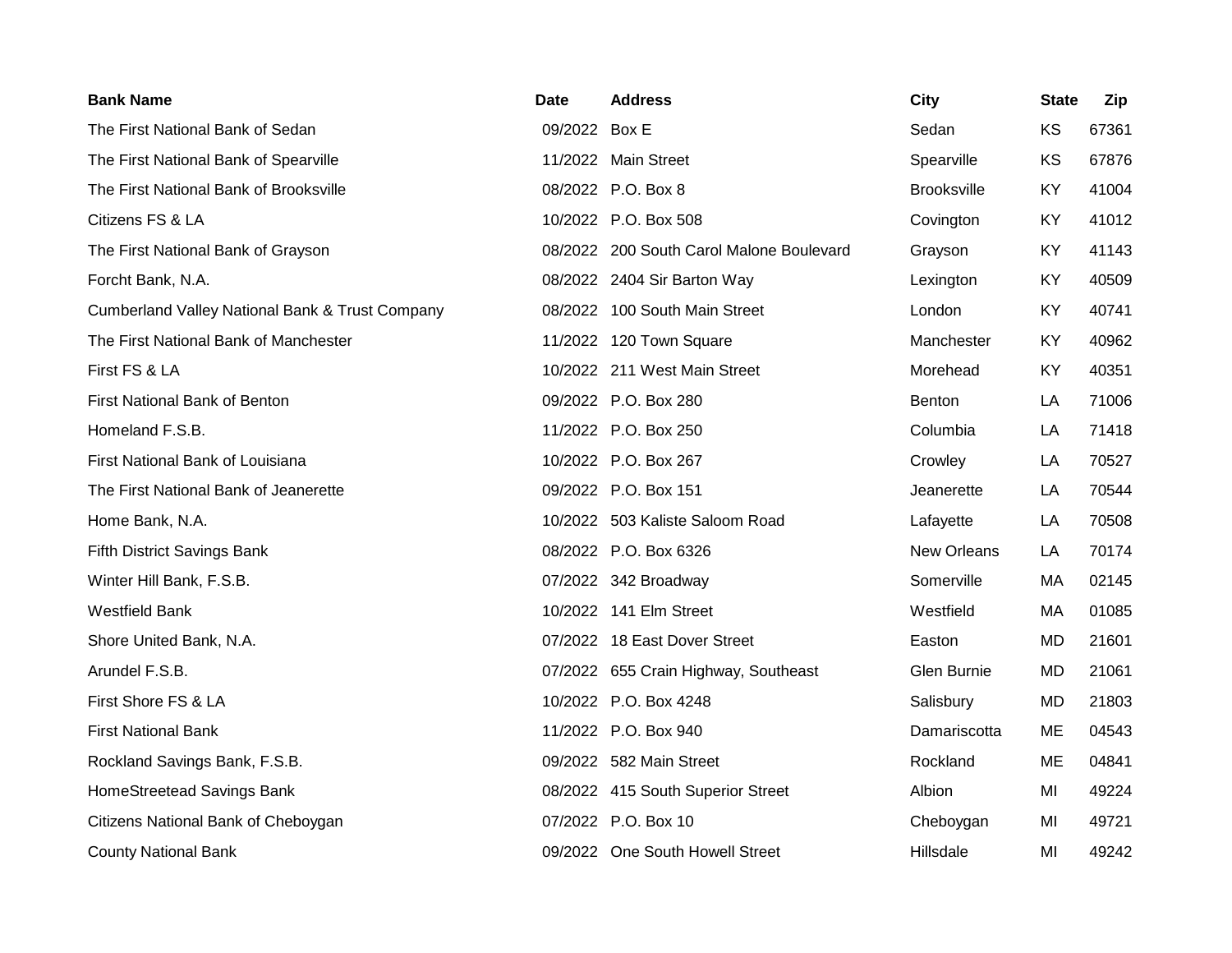| <b>Bank Name</b>                               | Date | <b>Address</b>                           | <b>City</b>          | <b>State</b> | Zip   |
|------------------------------------------------|------|------------------------------------------|----------------------|--------------|-------|
| First National Bank & Trust Co.                |      | 07/2022 P.O. Box 370                     | Iron Mountain        | MI           | 49801 |
| The First National Bank of St. Ignace          |      | 10/2022 P.O. Box 187                     | St. Ignace           | MI           | 49781 |
| Viking Bank, N.A.                              |      | 10/2022 4277 Dakota Street               | Alexandria           | <b>MN</b>    | 56308 |
| The First National Bank of Bemidji             |      | 08/2022 P.O. Box 670                     | Bemidji              | <b>MN</b>    | 56601 |
| The First National Bank of Cokato              |      | 10/2022 365 South Broadway, P.O. Box 490 | Cokato               | MN           | 55321 |
| Jackson FS & LA                                |      | 09/2022 P.O. Box 46                      | Jackson              | <b>MN</b>    | 56143 |
| The First National Bank of Le Center           |      | 10/2022 P.O. Box 160                     | Le Center            | MN           | 56057 |
| American Heritage National Bank                |      | 09/2022 P.O. Box 509                     | Long Prairie         | <b>MN</b>    | 56347 |
| The First National Bank of Proctor             |      | 08/2022 P.O. Box 1067                    | Proctor              | MN           | 55810 |
| The First National Bank of Waseca              |      | 10/2022 101 North State Street           | Waseca               | <b>MN</b>    | 56093 |
| Heritage Bank, N.A.                            |      | 07/2022 P.O. Box 1124                    | Willmar              | <b>MN</b>    | 56201 |
| Worthington F.S.B., F.S.B.                     |      | 08/2022 P.O. Box 339                     | Worthington          | <b>MN</b>    | 56187 |
| The Tipton Latham Bank, N.A.                   |      | 07/2022 P.O. Box 759                     | Tipton               | <b>MO</b>    | 65081 |
| First FS & LA                                  |      | 10/2022 P.O. Box 164                     | Aberdeen             | <b>MS</b>    | 39730 |
| First National Bank of Clarksdale              |      | 11/2022 P.O. Box 220                     | Clarksdale           | <b>MS</b>    | 38614 |
| <b>Summit National Bank</b>                    |      | 08/2022 19 Montana Avenue                | Laurel               | MT           | 59044 |
| First National Bank and Trust Co. of Bottineau |      | 10/2022 P.O. Box 297                     | <b>Bottineau</b>     | <b>ND</b>    | 58318 |
| Gate City Bank                                 |      | 09/2022 P.O. Box 2847                    | Fargo                | <b>ND</b>    | 58108 |
| The First National Bank of Johnson             |      | 07/2022 P.O. Box 215                     | Johnson              | <b>NE</b>    | 68378 |
| <b>Newfield National Bank</b>                  |      | 08/2022 18-24 West Boulevard             | Newfield             | NJ           | 08344 |
| The Pennsville National Bank                   |      | 11/2022 P.O. Box 345                     | Pennsville           | NJ           | 08070 |
| <b>First National Bank</b>                     |      | 07/2022 P.O. Box 9                       | Alamogordo           | <b>NM</b>    | 88311 |
| Tucumcari FS & LA                              |      | 11/2022 P.O. Box Drawer S                | Tucumcari            | <b>NM</b>    | 88401 |
| The First National Bank of Ely                 |      | 08/2022 595 Aultman Street               | Ely                  | <b>NV</b>    | 89301 |
| Seneca Savings                                 |      | 11/2022 35 Oswego Street                 | <b>Baldwinsville</b> | <b>NY</b>    | 13027 |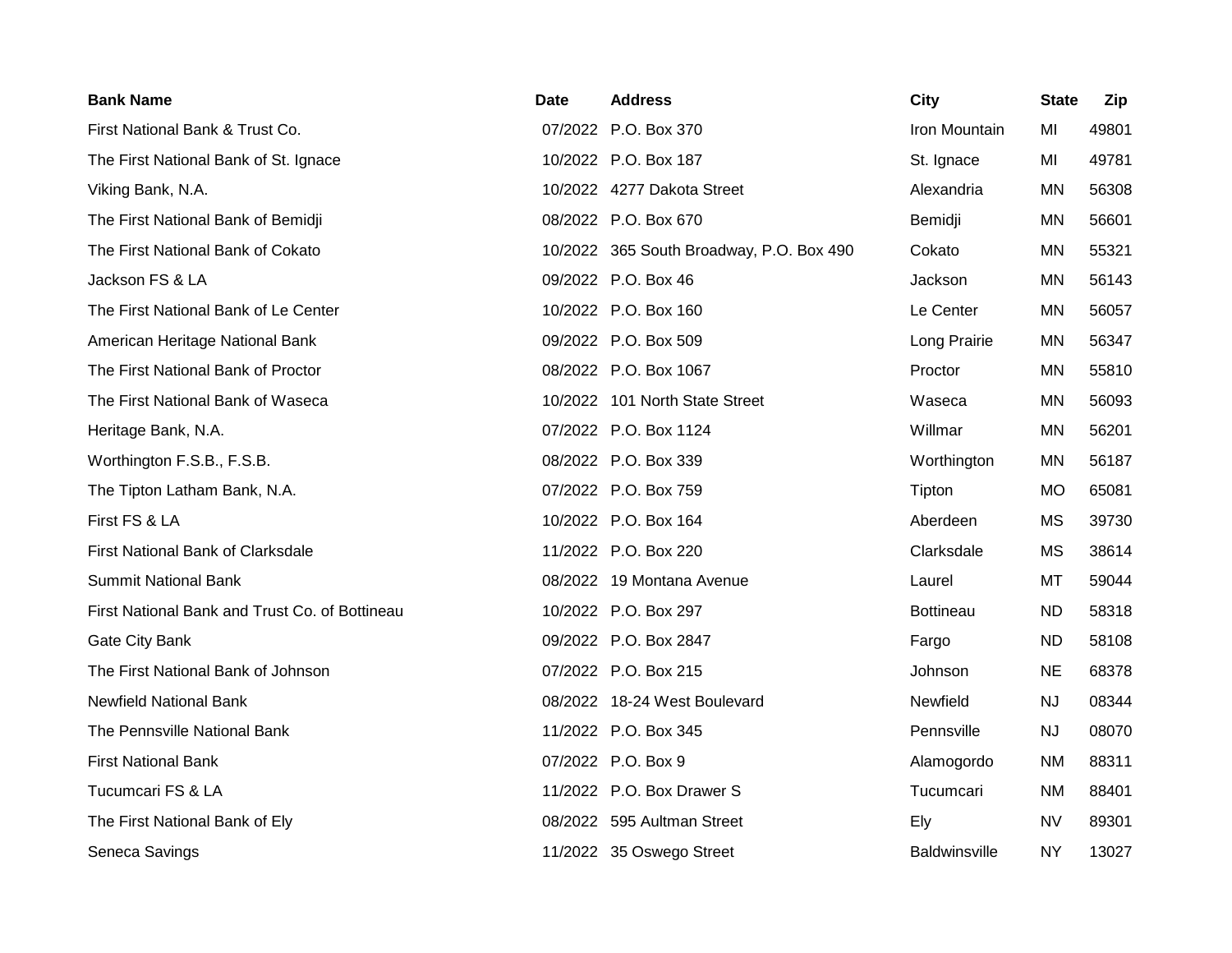| <b>Bank Name</b>                                 | Date | <b>Address</b>                             | City                 | <b>State</b> | Zip   |
|--------------------------------------------------|------|--------------------------------------------|----------------------|--------------|-------|
| The Bank of Greene County                        |      | 09/2022 302 Main Street                    | Catskill             | <b>NY</b>    | 12414 |
| The Delaware National Bank of Delhi              |      | 07/2022 P.O. Box 508                       | Delhi                | <b>NY</b>    | 13753 |
| Community Bank, N.A.                             |      | 07/2022 5790 Widewaters Parkway            | <b>DeWitt</b>        | <b>NY</b>    | 13214 |
| Massena Savings and Loan                         |      | 07/2022 255 Main Street                    | Massena              | <b>NY</b>    | 13662 |
| Abacus F.S.B.                                    |      | 07/2022 6 Bowery                           | New York             | <b>NY</b>    | 10013 |
| HSBC Bank USA, N.A.                              |      | 09/2022 452 Fifth Avenue, Floor 10         | New York             | <b>NY</b>    | 10018 |
| M.Y. Safra Bank, F.S.B.                          |      | 07/2022 499 Park Avenue                    | New York             | <b>NY</b>    | 10022 |
| Cayuga Lake National Bank                        |      | 10/2022 3 Cayuga Street                    | <b>Union Springs</b> | <b>NY</b>    | 13160 |
| Evans Bank, N.A.                                 |      | 12/2022 6460 Main Street                   | Williamsville        | <b>NY</b>    | 14221 |
| Champlain National Bank                          |      | 11/2022 3900 Nys Route 22                  | Willsboro            | <b>NY</b>    | 12996 |
| Community F.S.B.                                 |      | 09/2022 89-16 Jamaica Avenue               | Woodhaven            | <b>NY</b>    | 11421 |
| Credit First N.A.                                |      | 10/2022 6275 Eastland Road                 | <b>Brook Park</b>    | OH           | 44142 |
| Fifth Third Bank, N.A.                           |      | 07/2022 38 Fountain Square Plaza           | Cincinnati           | OH           | 45202 |
| First FS & LA                                    |      | 08/2022 404 Main Street                    | Delta                | OH           | 43515 |
| The First National Bank of Germantown            |      | 10/2022 P.O. Box 140                       | Germantown           | OH           | 45327 |
| National Cooperative Bank, N.A.                  |      | 09/2022 139 South High Street              | Hillsboro            | OH           | 45133 |
| Kingston National Bank                           |      | 10/2022 P.O. Box 613                       | Kingston             | OH           | 45644 |
| <b>LCNB National Bank</b>                        |      | 08/2022 P.O. Box 59                        | Lebanon              | OH           | 45036 |
| <b>Consumers National Bank</b>                   |      | 07/2022 P.O. Box 256, 614 East Lincoln Way | Minerva              | OH           | 44657 |
| Monroe Federal Savings & Loan Association        |      | 08/2022 P.O. Box 119                       | <b>Tipp City</b>     | OH           | 45371 |
| Waterford Bank, N.A.                             |      | 11/2022 3900 North Mccord Road             | Toledo               | OH           | 43617 |
| First National Bank and Trust Company of Ardmore |      | 07/2022 P.O. Box 69                        | Ardmore              | OK           | 73402 |
| Fairview S&LA                                    |      | 10/2022 P.O. Box 426                       | Fairview             | OK           | 73737 |
| The First National Bank of Fletcher              |      | 11/2022 P.O. Box 429                       | Fletcher             | OK.          | 73541 |
| The First National Bank of Hooker                |      | 08/2022 P.O. Box 840                       | Hooker               | OK           | 73945 |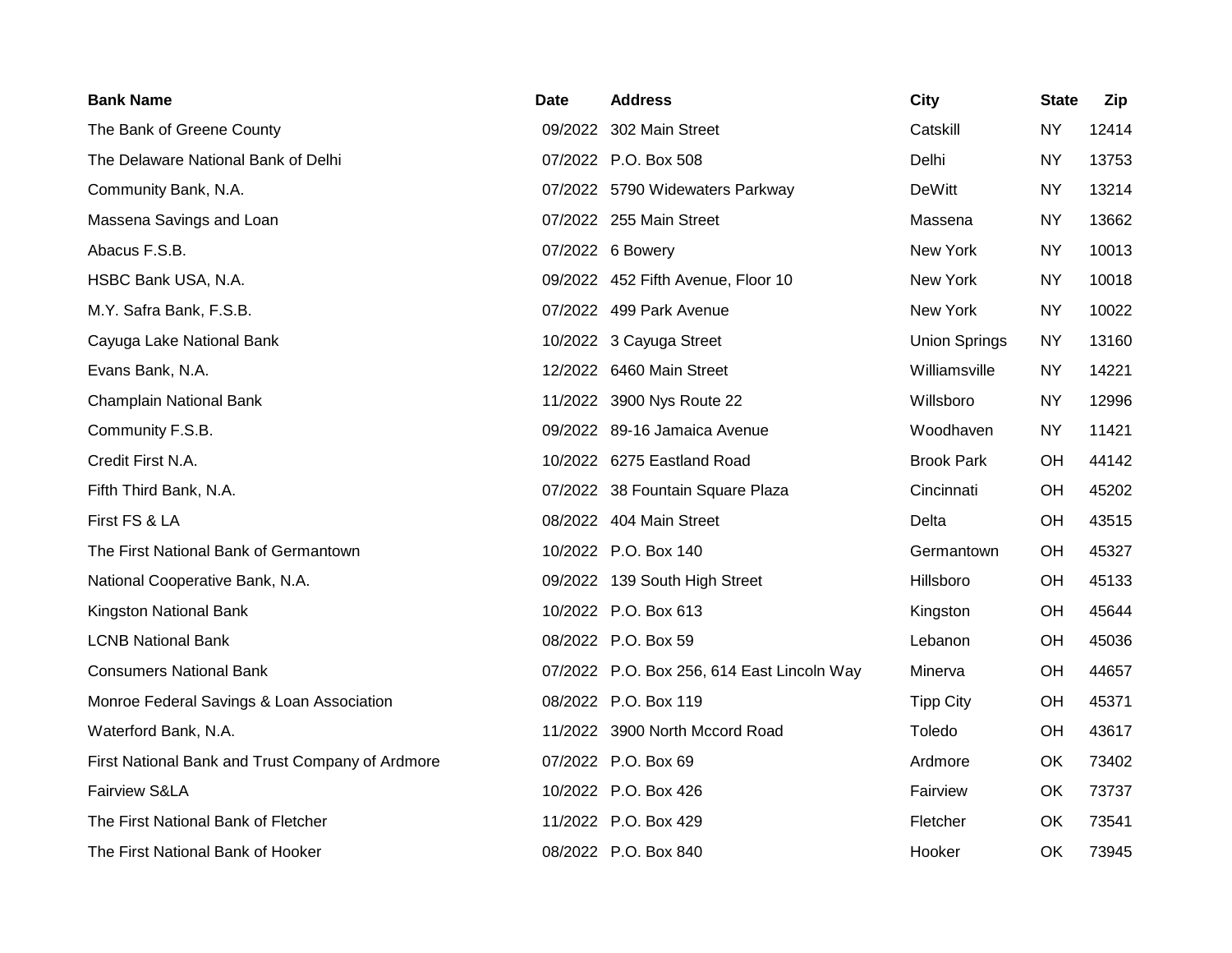| <b>Bank Name</b>                                   | Date | <b>Address</b>                         | <b>City</b>        | <b>State</b> | Zip   |
|----------------------------------------------------|------|----------------------------------------|--------------------|--------------|-------|
| The Idabel National Bank                           |      | 10/2022 1201 Southeast Washington      | Idabel             | OK           | 74745 |
| <b>Liberty National Bank</b>                       |      | 10/2022 629 Southwest C Avenue         | Lawton             | OK           | 73501 |
| The First National Bank of Lindsay                 |      | 08/2022 P.O. Box 278                   | Lindsay            | OK           | 73052 |
| The First National Bank and Trust Company of Miami |      | 11/2022 P.O. Box 850                   | Miami              | OK           | 74355 |
| First National Bank and Trust Company              |      | 08/2022 P.O. Box 68                    | Shawnee            | OK           | 74801 |
| Vast Bank, N.A.                                    |      | 08/2022 110 North Elgin Avenue         | Tulsa              | OK           | 74120 |
| <b>County Savings Bank</b>                         |      | 12/2022 412 Wanamaker Avenue           | Essington          | PA           | 19029 |
| The Turbotville National Bank                      |      | 12/2022 Route 54, P.O. Box 37          | Turbotville        | <b>PA</b>    | 17772 |
| Citizens Bank, N.A.                                |      | 09/2022 One Citizens Plaza             | Providence         | <b>RI</b>    | 02903 |
| Home Loan Investment Bank, F.S.B.                  |      | 10/2022 1 Home Loan Plaza, Suite 3     | Warwick            | <b>RI</b>    | 02886 |
| <b>DNB National Bank</b>                           |      | 08/2022 305 Fourth Street West         | Clear Lake         | <b>SD</b>    | 57226 |
| Security National Bank of South Dakota             |      | 10/2022 325 Dakota Dunes Boulevard     | Dakota Dunes       | <b>SD</b>    | 57049 |
| Cortrust Bank N.A.                                 |      | 08/2022 P.O. Box 1246                  | Mitchell           | <b>SD</b>    | 57301 |
| First Western F.S.B.                               |      | 10/2022 P.O. Box 1435                  | <b>Rapid City</b>  | <b>SD</b>    | 57709 |
| The First National Bank in Sioux Falls             |      | 07/2022 P.O. Box 5186                  | <b>Sioux Falls</b> | <b>SD</b>    | 57117 |
| Elizabethton F.S.B.                                |      | 09/2022 112-114 North Sycamore Street  | Elizabethton       | <b>TN</b>    | 37643 |
| Home Federal Bank of Tennessee                     |      | 08/2022 P.O. Box 1230                  | Knoxville          | <b>TN</b>    | 37901 |
| <b>First National Bank of Tennessee</b>            |      | 08/2022 P.O. Box 379                   | Livingston         | <b>TN</b>    | 38570 |
| Citizens Bank, N.A.                                |      | 07/2022 4201 South Treadaway Boulevard | Abilene            | <b>TX</b>    | 79602 |
| The First National Bank of Anson                   |      | 09/2022 P.O. Box 672                   | Anson              | TX           | 79501 |
| The First National Bank of Bastrop                 |      | 07/2022 P.O. Drawer C148F              | <b>Bastrop</b>     | <b>TX</b>    | 78602 |
| Citizens National Bank at Brownwood                |      | 09/2022 P.O. Box 1629                  | Brownwood          | <b>TX</b>    | 76804 |
| <b>City National Bank</b>                          |      | 07/2022 P.O. Box 1798                  | Corsicana          | TX           | 75151 |
| Stockmens National Bank in Cotulla                 |      | 12/2022 P.O. Drawer K                  | Cotulla            | <b>TX</b>    | 78014 |
| The First National Bank in Falfurrias              |      | 08/2022 P.O. Box 678                   | <b>Falfurrias</b>  | <b>TX</b>    | 78355 |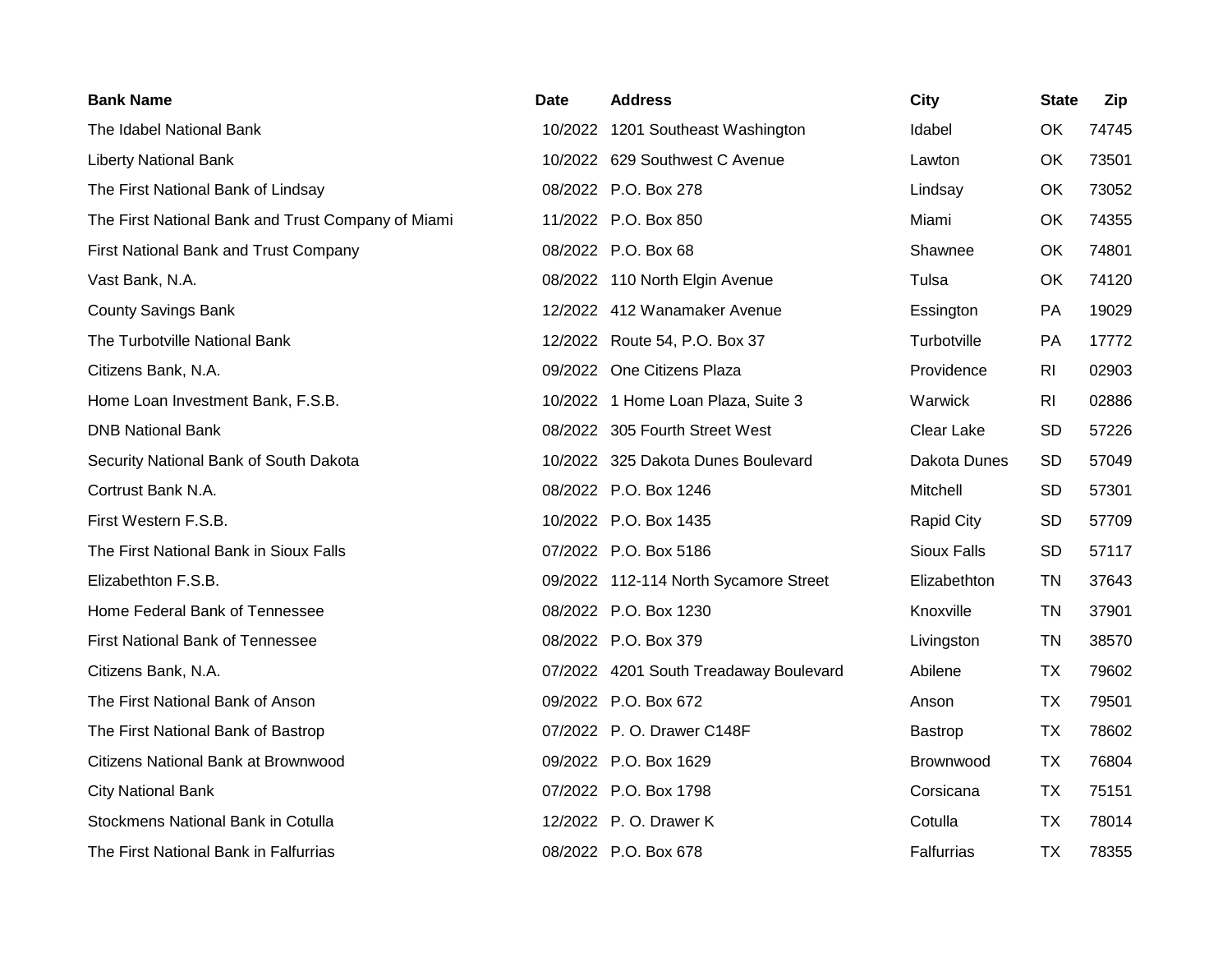| <b>Bank Name</b>                       | Date | <b>Address</b>                          | <b>City</b>          | <b>State</b> | Zip   |
|----------------------------------------|------|-----------------------------------------|----------------------|--------------|-------|
| Colonial Savings, F.A.                 |      | 11/2022 P.O. Box 2988                   | Fort Worth           | <b>TX</b>    | 76113 |
| Texas Republic Bank, N.A.              |      | 07/2022 2595 Preston Road, Building 100 | Frisco               | <b>TX</b>    | 75034 |
| Southtrust Bank, N.A.                  |      | 11/2022 P.O. Box 2230                   | George West          | TX           | 78022 |
| <b>Junction National Bank</b>          |      | 09/2022 P.O. Box 65                     | Junction             | <b>TX</b>    | 76849 |
| Kleberg Bank, N.A.                     |      | 10/2022 P.O. Drawer 911                 | Kingsville           | <b>TX</b>    | 78364 |
| National Bank & Trust                  |      | 09/2022 P.O. Box 310                    | La Grange            | <b>TX</b>    | 78945 |
| Texana Bank, N.A.                      |      | 09/2022 P.O. Box 546                    | Linden               | <b>TX</b>    | 75563 |
| <b>Llano National Bank</b>             |      | 07/2022 P.O. Box 190                    | Llano                | <b>TX</b>    | 78643 |
| First National Bank of McGregor        |      | 07/2022 P.O. Box 387                    | Mc Gregor            | <b>TX</b>    | 76657 |
| Incommons Bank, N.A.                   |      | 09/2022 P.O. Box 510                    | Mexia                | <b>TX</b>    | 76667 |
| The First National Bank of Moody       |      | 07/2022 P.O. Box 128                    | Moody                | <b>TX</b>    | 76557 |
| First National Bank in Port Lavaca     |      | 08/2022 P.O. Drawer 7                   | Port Lavaca          | <b>TX</b>    | 77979 |
| First Commercial Bank, N.A.            |      | 07/2022 P.O. Box 1960                   | Seguin               | <b>TX</b>    | 78155 |
| The American National Bank of Texas    |      | 10/2022 P.O. Box 40                     | Terrell              | <b>TX</b>    | 75160 |
| The First National Bank of Trinity     |      | 11/2022 P.O. Box 792                    | Trinity              | <b>TX</b>    | 75862 |
| <b>Central National Bank</b>           |      | 07/2022 P.O. Box 2525                   | Waco                 | <b>TX</b>    | 76702 |
| <b>First National Bank</b>             |      | 11/2022 P.O. Box 94905                  | <b>Wichita Falls</b> | <b>TX</b>    | 76308 |
| First National Bank of Winnsboro       |      | 08/2022 P.O. Box 29                     | Winnsboro            | <b>TX</b>    | 75494 |
| Zapata National Bank                   |      | 08/2022 P.O. Drawer 100                 | Zapata               | <b>TX</b>    | 78076 |
| Virginia National Bank                 |      | 09/2022 222 East Main Street            | Charlottesville      | VA           | 22902 |
| The Old Point National Bank of Phoebus |      | 08/2022 1 West Mellen Street            | Hampton              | VA           | 23663 |
| <b>Skyline National Bank</b>           |      | 09/2022 P.O. Box 186                    | Independence         | VA           | 24348 |
| Powell Valley National Bank            |      | 07/2022 P.O. Box 100                    | Jonesville           | VA           | 24263 |
| Old Dominion National Bank             |      | 07/2022 4916 Plank Road, Suite 216      | North Garden         | VA           | 22959 |
| The Bank of Bennington                 |      | 08/2022 155 North Street                | Bennington           | VT           | 05201 |